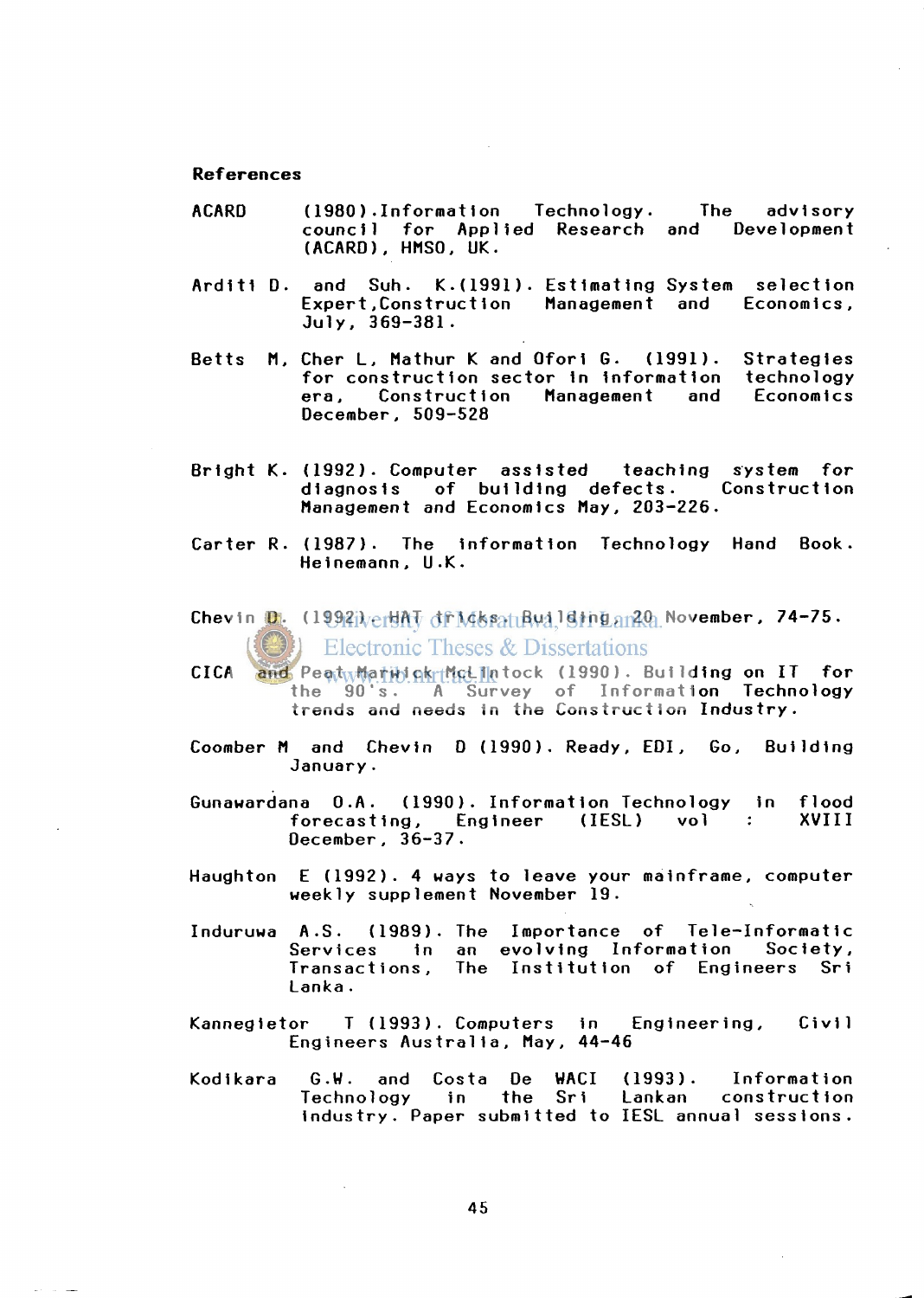- Kularatne N. (1990). Computer Networks, Engineer (IESL) Vol:  $XVIII$  June. 75 - 88
- Lamb J (1992). The upside of the downsizing, Computer weekly supplement November 19.
- McCaffer R, Baldwin A, Carrillo P, Thrope A, (1991). The future of IT in Construction - An academic view<br>point, seminar information. Technology for information. Technology contractors' CIOB, Barbican London 13 February.
- Moselhi 0, Hegazy T, Fazio P (1991). Neural Networks as Tools in Construction, Construction Engineering and Management December.
- Oteifa S. and Baldwin A. (1991). Estimators tasks and computer aided estimating systems. A survey of FCEC member companies, Construction Management and Economics December, 543-552.
- Raviskanthan A. (1991). Computerizing an Engineering Organization, Transactions. The Institution for Engineers Sri Lanka atuwa. Sri Lanka.
- Russell J. S. Elgasgazic Thectston is model shor analysis and evaluation of construction contractors, Construction management and Economics May,185-202.
- Scott D. and Yang J. (1991). setting the pace with PACES: A new concept of using an expert system for project analysis and control, Construction Management and Economics December, 529-524
- Stephenson P. (1991). Construction Computing Estimating guide summer.

46